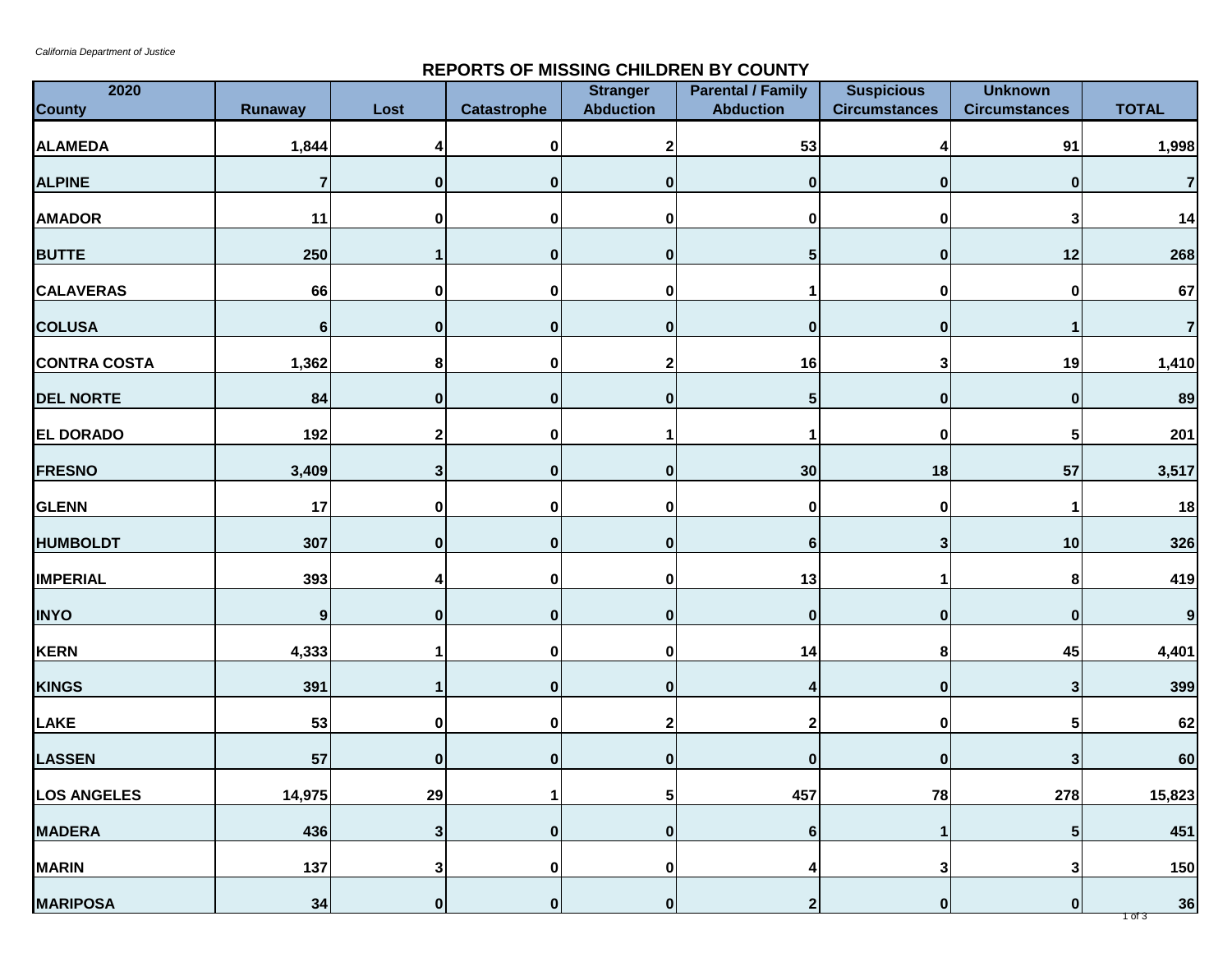## **REPORTS OF MISSING CHILDREN BY COUNTY**

| 2020                   |                  |          |                    | <b>Stranger</b>  | <b>Parental / Family</b> | <b>Suspicious</b>    | <b>Unknown</b>       |                     |
|------------------------|------------------|----------|--------------------|------------------|--------------------------|----------------------|----------------------|---------------------|
| <b>County</b>          | <b>Runaway</b>   | Lost     | <b>Catastrophe</b> | <b>Abduction</b> | <b>Abduction</b>         | <b>Circumstances</b> | <b>Circumstances</b> | <b>TOTAL</b>        |
| <b>MENDOCINO</b>       | 77               | $\bf{0}$ | 0                  | $\mathbf 0$      | 3                        | 0                    |                      | 84                  |
| <b>MERCED</b>          | 961              |          | 0                  |                  | 10                       | 8                    |                      | 989                 |
| <b>MODOC</b>           | $\boldsymbol{2}$ | $\bf{0}$ | 0                  | $\bf{0}$         | 0                        | $\bf{0}$             | 0                    | $\mathbf{2}$        |
| <b>MONO</b>            | $\boldsymbol{2}$ |          | 0                  | $\bf{0}$         | 0                        | $\bf{0}$             | 0                    | $\mathbf{3}$        |
| <b>MONTEREY</b>        | 524              | 3        | $\mathbf{0}$       | $\bf{0}$         | 5                        |                      |                      | 543                 |
| <b>NAPA</b>            | 91               |          | 0                  | $\bf{0}$         |                          | $\bf{0}$             |                      | 98                  |
| <b>NEVADA</b>          | 71               | $\bf{0}$ | 0                  | O                |                          | 3                    |                      | 78                  |
| ORANGE                 | 3,631            | 15       |                    |                  | 54                       | 5                    | 74                   | 3,783               |
| <b>PLACER</b>          | 387              | 15       | 0                  | 0                |                          | 2                    | 28                   | 439                 |
| <b>PLUMAS</b>          | 17               | 0        | 0                  | $\mathbf{0}$     |                          |                      | $\bf{0}$             | 19                  |
| <b>RIVERSIDE</b>       | 3,538            | 2        | 0                  |                  | 43                       | 6                    | 16                   | 3,607               |
| <b>SACRAMENTO</b>      | 5,308            | 10       |                    | $\mathbf{0}$     | 78                       | 29                   | 50                   | 5,476               |
| <b>SAN BENITO</b>      | 37               | $\bf{0}$ | 0                  | 0                |                          | $\boldsymbol{2}$     |                      | 42                  |
| <b>SAN BERNARDINO</b>  | 3,299            | 15       | 0                  |                  | 557                      | 15                   | 83                   | 3,973               |
| <b>SAN DIEGO</b>       | 3,020            | 14       |                    |                  | 33                       | 11                   | 18                   | 3,098               |
| <b>SAN FRANCISCO</b>   | 481              |          | 0                  | 0                | 10                       | $\mathbf{2}$         | 14                   | 508                 |
| <b>SAN JOAQUIN</b>     | 1,757            |          | 0                  | 0                | 22                       | 5                    | 29                   | 1,815               |
| <b>SAN LUIS OBISPO</b> | 357              | 4        | 0                  | $\mathbf{0}$     |                          | 3                    | 7                    | 372                 |
| <b>SAN MATEO</b>       | 333              |          | 0                  |                  | 9                        | 2                    | 9                    | 358                 |
| <b>SANTA BARBARA</b>   | 731              | 3        | 0                  |                  | 13                       | 4                    | 21                   | 773                 |
| <b>SANTA CLARA</b>     | 2,391            | 8        | 0                  | $\boldsymbol{0}$ | 32                       | 9                    | 85                   | 2,525               |
| <b>SANTA CRUZ</b>      | 243              | 0        | 0                  | 0                | $\vert 4 \vert$          | 0                    | 10                   | 257<br><u>2013 </u> |